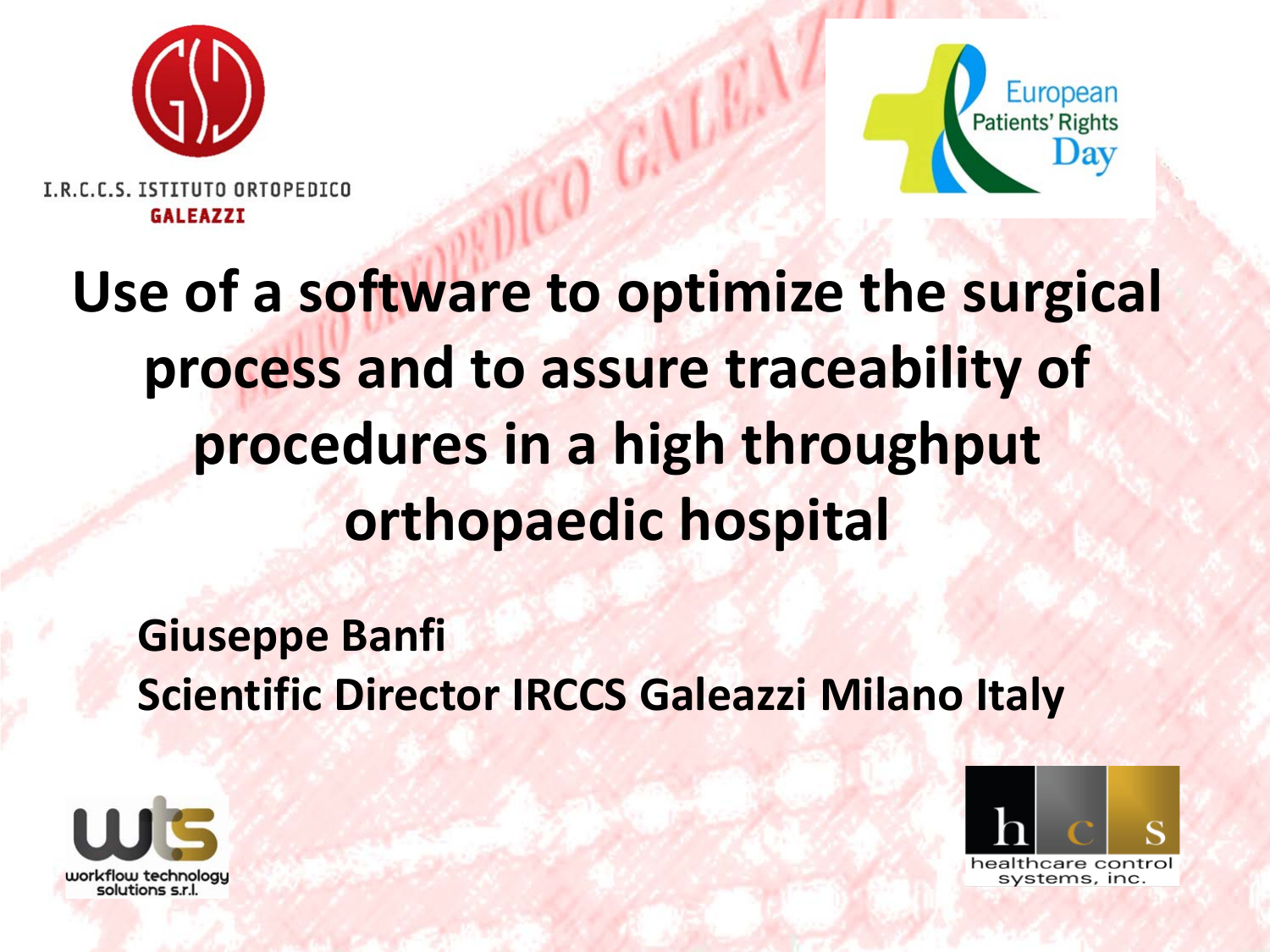

#### **Surgical departments Galeazzi**

- 2 operating blocks
- 11 operating rooms
- 24 surgical teams
- 14000 Interventions per year 50/70 per day
- 190 people on staff per day (104 nurses)
- Coordination: 14 wards, intensive care unit, sterilization department, equipment service, pharmacy, blood bank, laboratory, emergency department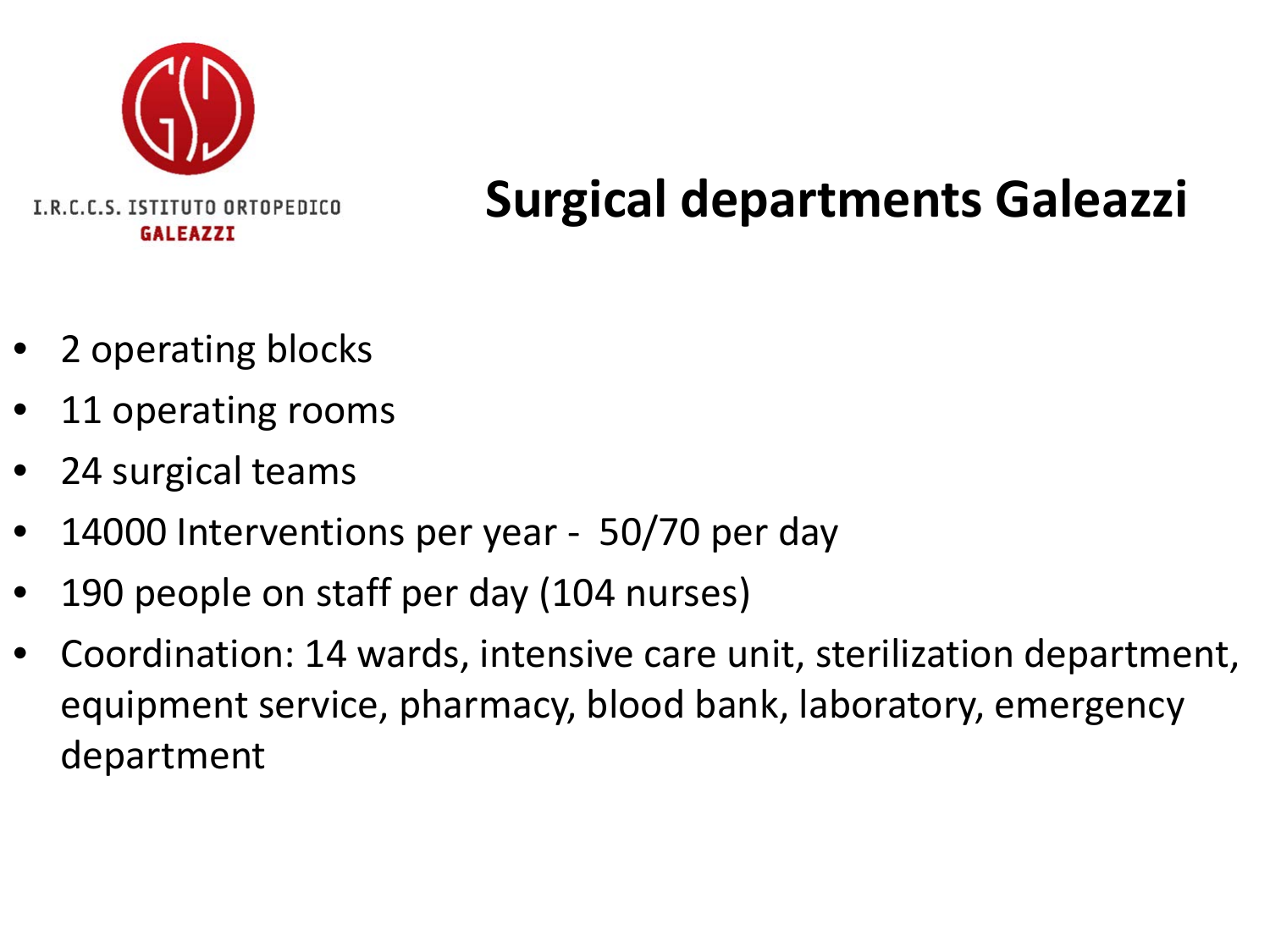

### **Project IRCCS Galeazzi - HCS**

- A pilot project (first in Europe) of applied operations research aimed to the implementation of an innovative technology platform specifically designed to handle real-time, critical events and activities of the patient flow into the hospital
- The project would improve the management process of the flow of surgical patients
- The project would improve productivity, efficiency, effectiveness *(of hospital),* safety and compliance *(of patients and personnel staff)* in surgery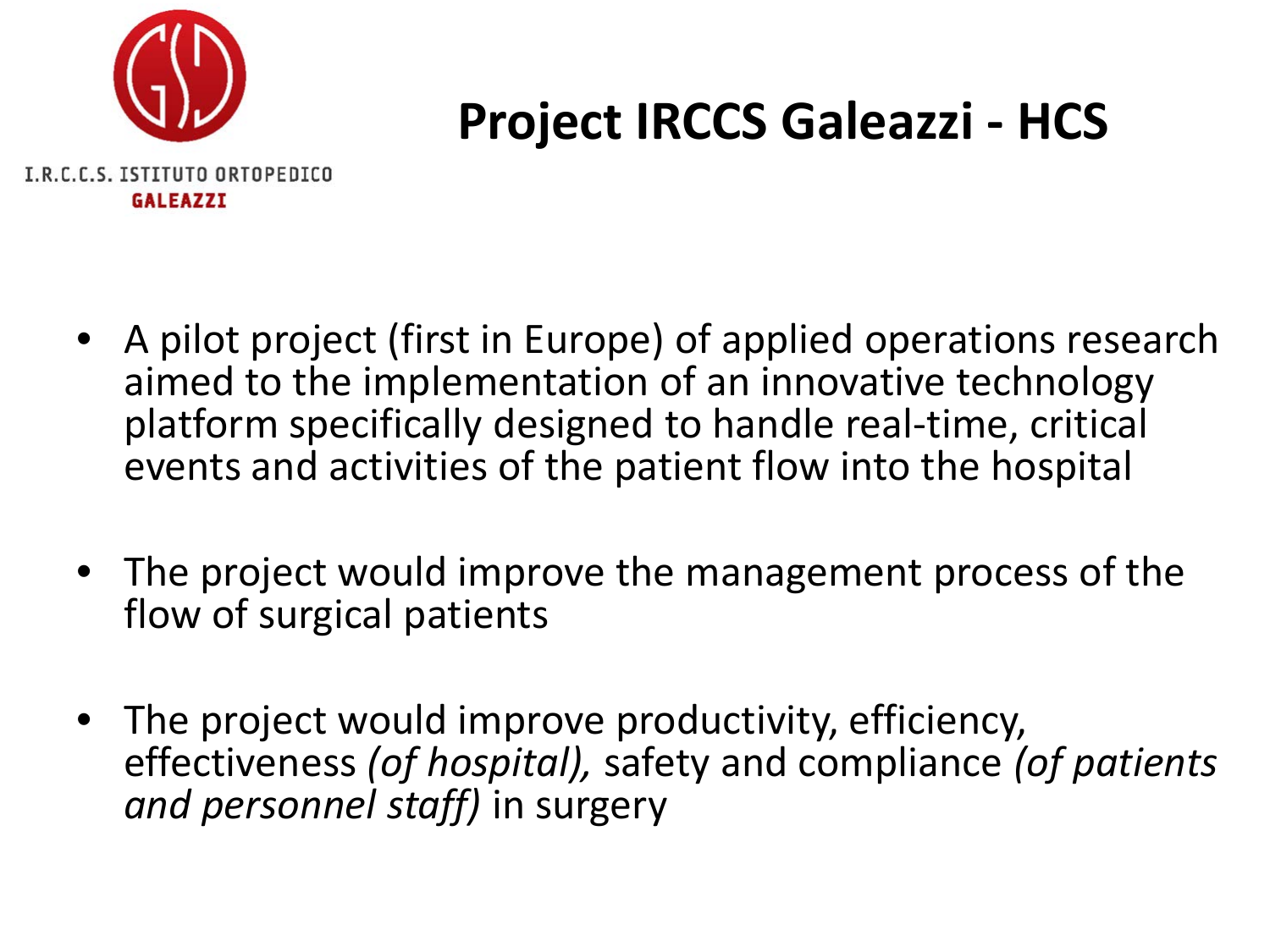

### **Project HCS - IOG Results**

#### **Results:**

- 100% femur fractures treated before 48hs from hospitalization (vs. 82% 2014)
- Punctuality (first patient) improved by 9%
- Use of preparating rooms (near to theater, before entering theaters) increased by 17%
- Rates of rotation of operating rooms improved by 7%
- Saturation of the operating theaters increased by 3%
- Patient call (average time) from operating block reduced to 22 min.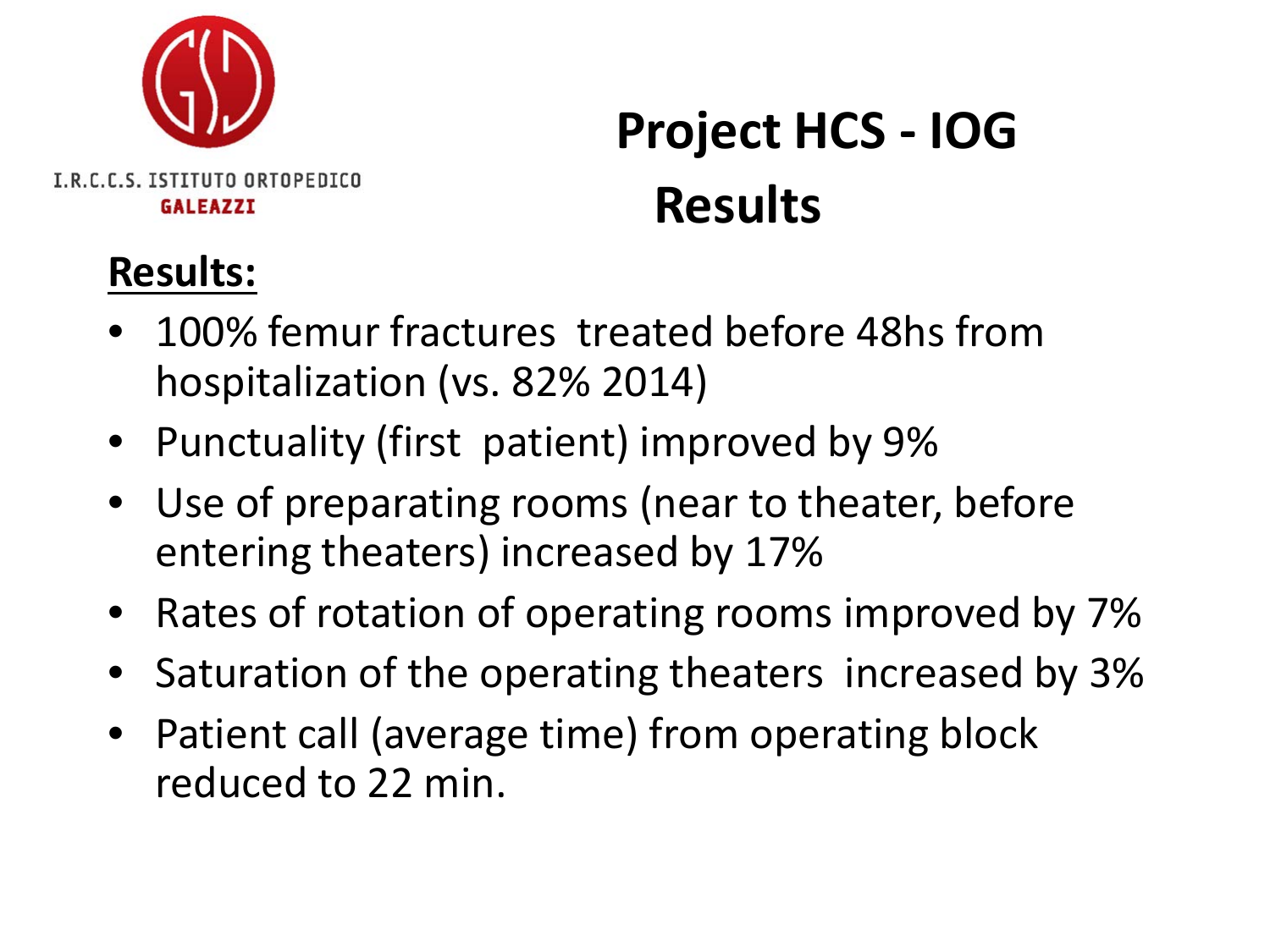

# **Project HCS - IOG Results**

I.R.C.C.S. ISTITUTO ORTOPEDICO **GALEAZZI** 

- Reset the dead times of the operating room for notready patient
- Rescheduling of real-time operating sessions for cancellations, AddOn and Emergencies
- Real-time validation procedure protocols preoperative,% decrease in errors, preventing delays
- Planning operating sessions on the basis of real time
- Most of the time of doctors and nurses devoted to the patient
- Greater motivation and satisfaction of staff/patient